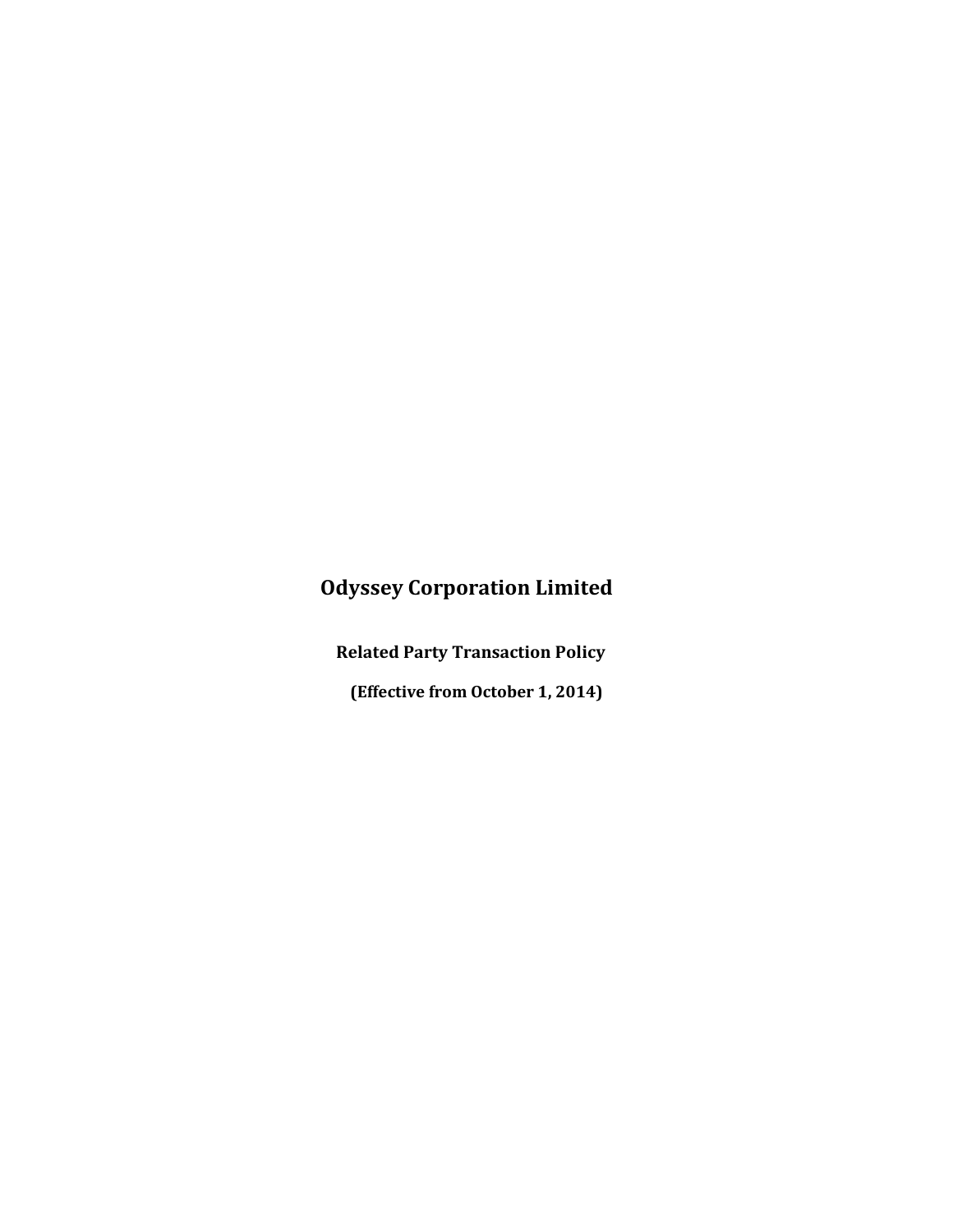## **RELATED PARTY TRANSACTION POLICY**

## **1. Preamble**

The Board of Directors (the "Board") of Odyssey Corporation Limited (the "Company"), has adopted the following policy and procedures with regard to Related Party Transactions as defined below. The Audit Committee will review and may amend this policy from time to time.

This policy will be applicable to the Company**.** This policy is to regulate transactions between the Company and its Related Parties based on the applicable laws and regulations applicable on the Company.

## 2. **Purpose**

This policy is framed as per requirement of Clause 49 of the Listing Agreement entered by the Company with the Stock Exchanges and intended to ensure the proper approval and reporting of transactions between the Company and its Related Parties. Such transactions are appropriate only if they are in the best interest of the Company and its shareholders. The Company is required to disclose each year in the Financial Statements certain transactions between the Company and Related Parties as well as policies concerning transactions with Related Parties.

## **3. Definitions**

**"Audit Committee or Committee"** means Committee of Board of Directors of the Company constituted under provisions of Listing agreement and Companies Act, 2013.

**"Board"** means Board of Directors of the Company

**"Control"** shall have the same meaning as defined in SEBI (Substantial Acquisition of Shares and Takeovers) Regulations, 2011

**"Key Managerial Personnel"** means key managerial personnel as defined under the Companies Act, 2013 and includes

(i) Managing Director, or Chief Executive Officer or manager and in their absence, a whole time director;

- (ii) Company Secretary; and
- (iii) Chief Financial Officer

**"Material Related Party Transaction"** means a transaction with a related party if the transaction / transactions to be entered into individually or taken together with previous transactions during a financial year, exceeds ten percent of the annual consolidated turnover of the company as per the last audited financial statements of the Company.

**"Policy"** means Related Party Transaction Policy.

"**Related Party**" means related party as defined in Clause 49 of the Listing Agreement which is as follows:

An entity shall be considered as related to the Company if:

(i) Such entity is a related party under Section 2(76) of the Companies Act, 2013; or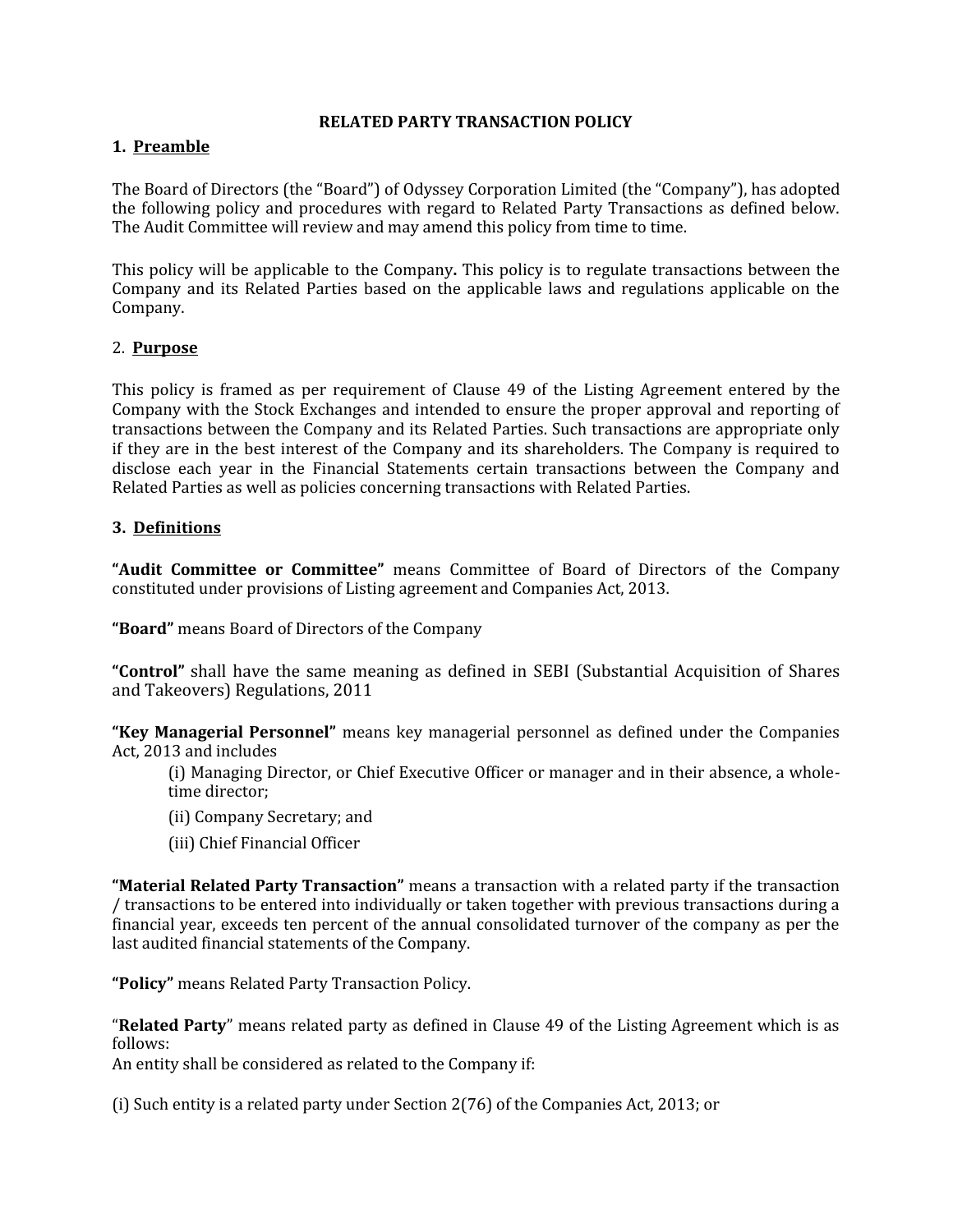(ii) Such entity is a related party under the applicable accounting standards."

"**Related Party Transaction**" means any transaction directly or indirectly involving any Related Party which is a transfer of resources, services or obligations between a company and a related party, regardless of whether a price is charged.

Explanation: A "transaction" with a Related Party shall be construed to include single transaction or a group of transactions in a contract.

# **4. Policy**

All Related Party Transactions must be reported to the Audit Committee and referred for approval by the Committee in accordance with this Policy.

## **4.1 Identification of Potential Related Party Transactions**

Each director and Key Managerial Personnel is responsible for providing notice to the Board or Audit Committee of any potential Related Party Transaction involving him or her or his or her Relative, including any additional information about the transaction that the Board/Audit Committee may reasonably request. Board/Audit Committee will determine whether the transaction does, in fact, constitute a Related Party Transaction requiring compliance with this policy.

The Company strongly prefers to receive such notice of any potential Related Party Transaction well in advance so that the Audit Committee/Board has adequate time to obtain and review information about the proposed transaction.

## **4.2 Prohibitions related to Related Party Transactions**

All Related Party Transactions shall require prior approval of the Audit Committee. However, the Audit Committee may grant omnibus approval for Related Party Transactions proposed to be entered into by the company subject to the following conditions:

- a) The Audit Committee shall lay down the criteria for granting the omnibus approval in line with the policy on Related Party Transactions of the Company and such approval shall be applicable in respect of transactions which are repetitive in nature.
- b) The Audit Committee shall satisfy itself the need for such omnibus approval and that such approval is in the interest of the Company;
- c) Such omnibus approval shall specify (i) the name/s of the related party, nature of transaction, period of transaction, maximum amount of transaction that can be entered into, (ii) the indicative base price / current contracted price and the formula for variation in the price if any and (iii) such other conditions as the Audit Committee may deem fit;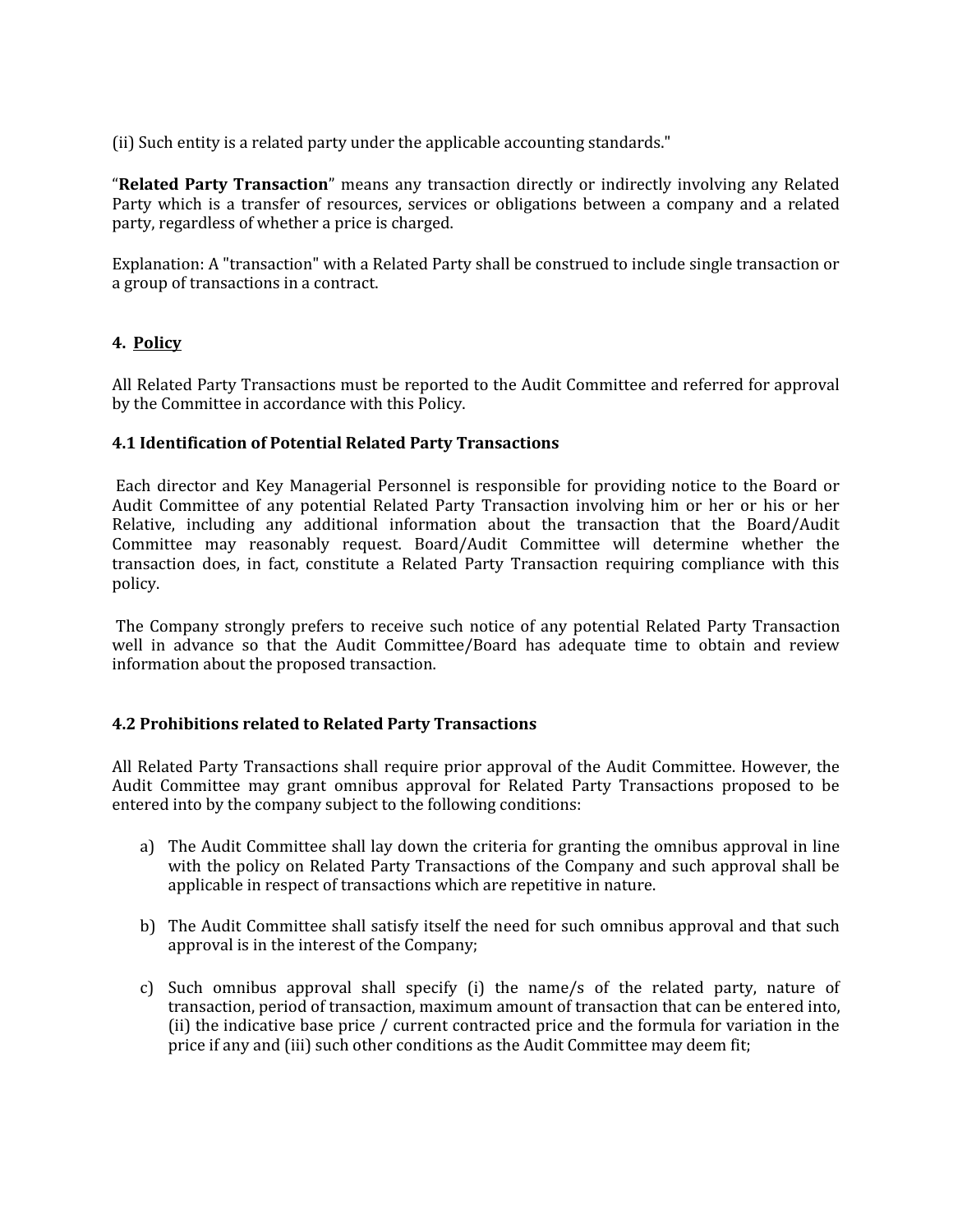Provided that where the need for Related Party Transaction cannot be foreseen and aforesaid details are not available, Audit Committee may grant omnibus approval for such transactions subject to their value not exceeding Rs.1 crore per transaction.

Such omnibus approvals shall be valid for a period not exceeding one year and shall require fresh approvals after the expiry of one year.

Further, all Material Related Party Transactions shall require approval of the shareholders through special resolution and all entities falling under the definition of Related Parties shall abstain from voting irrespective of whether the entity is a party to the particular transaction or not..

## **4.3 Review and Approval of Related Party Transactions**

Related Party Transactions will be referred to the next regularly scheduled meeting of Audit Committee for review and approval. Any member of the Committee who has a potential interest in any Related Party Transaction will recuse himself or herself and abstain from discussion and voting on the approval of the Related Party Transaction.

To review a Related Party Transaction, the Committee will be provided with all relevant material information of the Related Party Transaction, including the terms of the transaction, the business purpose of the transaction, the benefits to the Company and to the Related Party, and any other relevant matters. In determining whether to approve a Related Party Transaction, the Committee will consider the following factors, among others, to the extent relevant to the Related Party Transaction:

- $\sim$  Whether the terms of the Related Party Transaction are fair and on arms length basis to the Company and would apply on the same basis if the transaction did not involve a Related Party;
- Whether there are any compelling business reasons for the Company to enter into the Related Party Transaction and the nature of alternative transactions, if any;
- Whether the Related Party Transaction would affect the independence of an independent director;
- $\rightarrow$  Whether the proposed transaction includes any potential reputational risk issues that may arise as a result of or in connection with the proposed transaction;
- Whether the Company was notified about the Related Party Transaction before its commencement and if not, why pre-approval was not sought and whether subsequent<br>ratification is allowed and would be detrimental to the Company; and
- $\sum_{i=1}^{n}$ Whether the Related Party Transaction would present an improper conflict of interest for any director or Key Managerial Personnel of the Company, taking into account the size of the transaction, the overall financial position of the director, Executive Officer or other Related Party, the direct or indirect nature of the director's, Key Managerial Personnel's or other Related Party's interest in the transaction and the ongoing nature of any proposed relationship and any other factors the Board/Committee deems relevant.

If the Committee determines that a Related Party Transaction should be brought before the Board, or if the Board in any case elects to review any such matter or it is mandatory under any law for